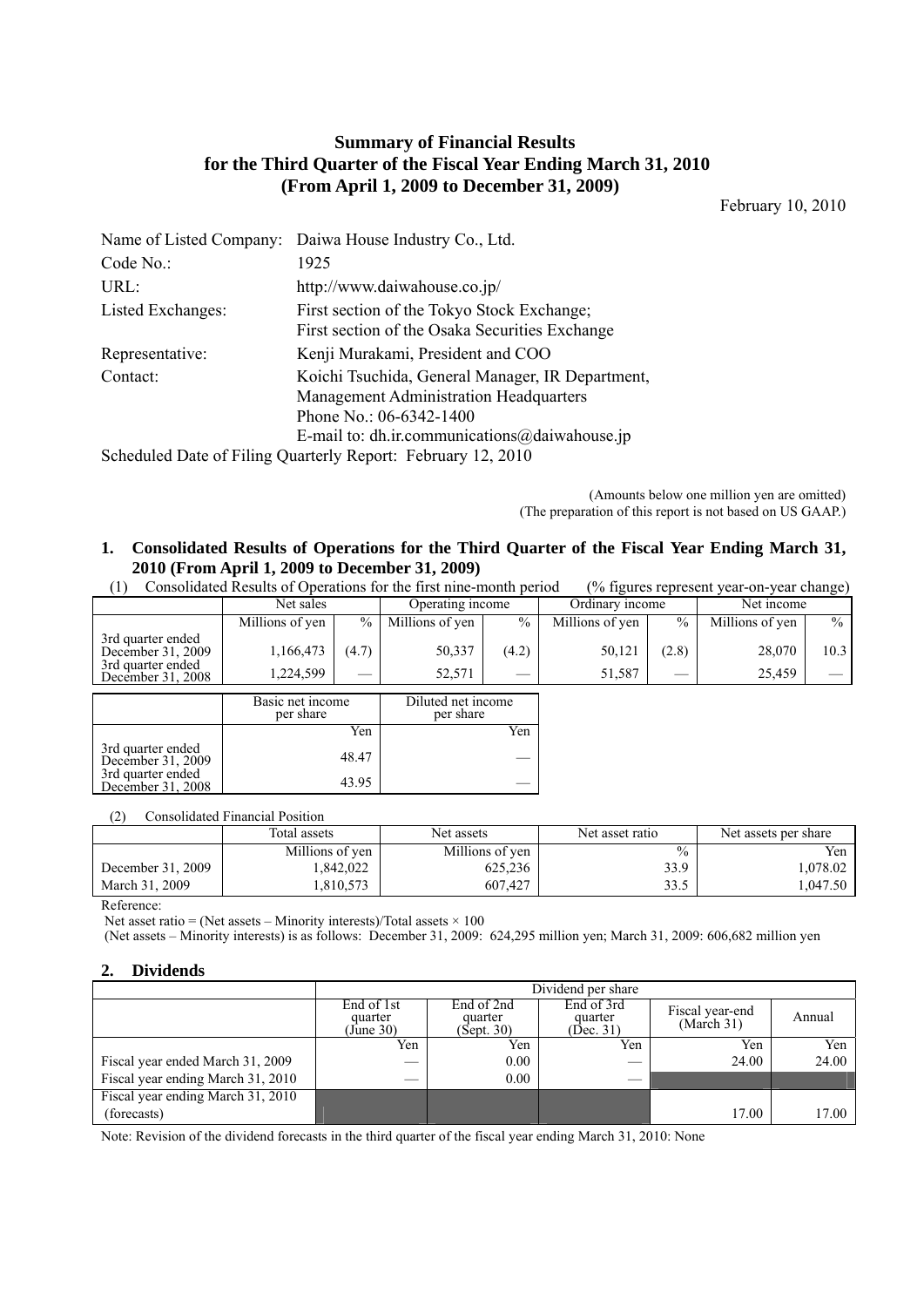# **3. Consolidated Business Forecasts for the Fiscal Year Ending March 31, 2010 (From April 1, 2009 to March 31, 2010)**

(% figures represent year-on-year change)

|                                      | Net sales       |               | Operating income |        | Ordinary income   |      | Net income      |       | Basic net<br>mcome<br>per share |
|--------------------------------------|-----------------|---------------|------------------|--------|-------------------|------|-----------------|-------|---------------------------------|
|                                      | Millions of yen | $\frac{0}{0}$ | Millions of yen  |        | % Millions of yen | $\%$ | Millions of yen | $\%$  | Yen                             |
| Fiscal year ending<br>March 31, 2010 | .570.000        | (7.2)         | 62,000           | (15.7) | 56.500            | 41.8 | 24.000          | 475.5 | 41.44                           |

Note: Revision of the business forecasts in the third quarter of the fiscal year ending March 31, 2010: None

## **4. Others**

- (1) Changes in Significant Subsidiaries during the Period (Changes in specified subsidiaries associated with changes in the scope of consolidation): None
- (2) Application of Simplified Accounting Methods and/or Accounting Methods Unique to the Preparation of the Quarterly Consolidated Financial Statements: None
- (3) Changes in Accounting Policies, Procedures and Methods of Presentation for the Preparation of Consolidated Financial Statements (Items recorded under changes under Basic Significant Matters Regarding Preparation of Quarterly Consolidated Financial Statements)
	- 1) Changes due to amendment of accounting standards: Yes
	- 2) Changes due to reasons other than 1): None

Note: For details, please refer to "(4) Others" of "Qualitative Information and Financial Statements" on page 6.

## (4) Number of Issued and Outstanding Shares (Common stock)

| 1) Number of shares at the end of the period (including treasury stock) |                    |  |  |  |  |
|-------------------------------------------------------------------------|--------------------|--|--|--|--|
| As of December 31, 2009:                                                | 599,921,851 shares |  |  |  |  |
| As of March 31, 2009:                                                   | 599,921,851 shares |  |  |  |  |
| 2) Number of treasury stock at the end of the period                    |                    |  |  |  |  |
| As of December 31, 2009:                                                | 20,808,071 shares  |  |  |  |  |
| As of March 31, 2009:                                                   | 20,750,714 shares  |  |  |  |  |
| 3) Average number of shares during the first nine-month period          |                    |  |  |  |  |
| Period ended December 31, 2009:                                         | 579,144,903 shares |  |  |  |  |
| Period ended December 31, 2008:                                         | 579,227,399 shares |  |  |  |  |

\*Remarks on appropriate use of forecast results of operations and other special matters

(Notes regarding forward-looking statements)

The above business forecasts are based on assumptions in light of the information available as of the date of announcement of this material, and the factors of uncertainty that may possibly impact the future results of operations. The Company's actual results may differ significantly from those presented herein as a consequence of numerous factors such as economic conditions, competitor situations and fluctuations in land prices. Please refer to the section of "3. Qualitative Information Regarding Consolidated Business Forecasts" of "Qualitative Information and Financial Statements" on page 6 for details.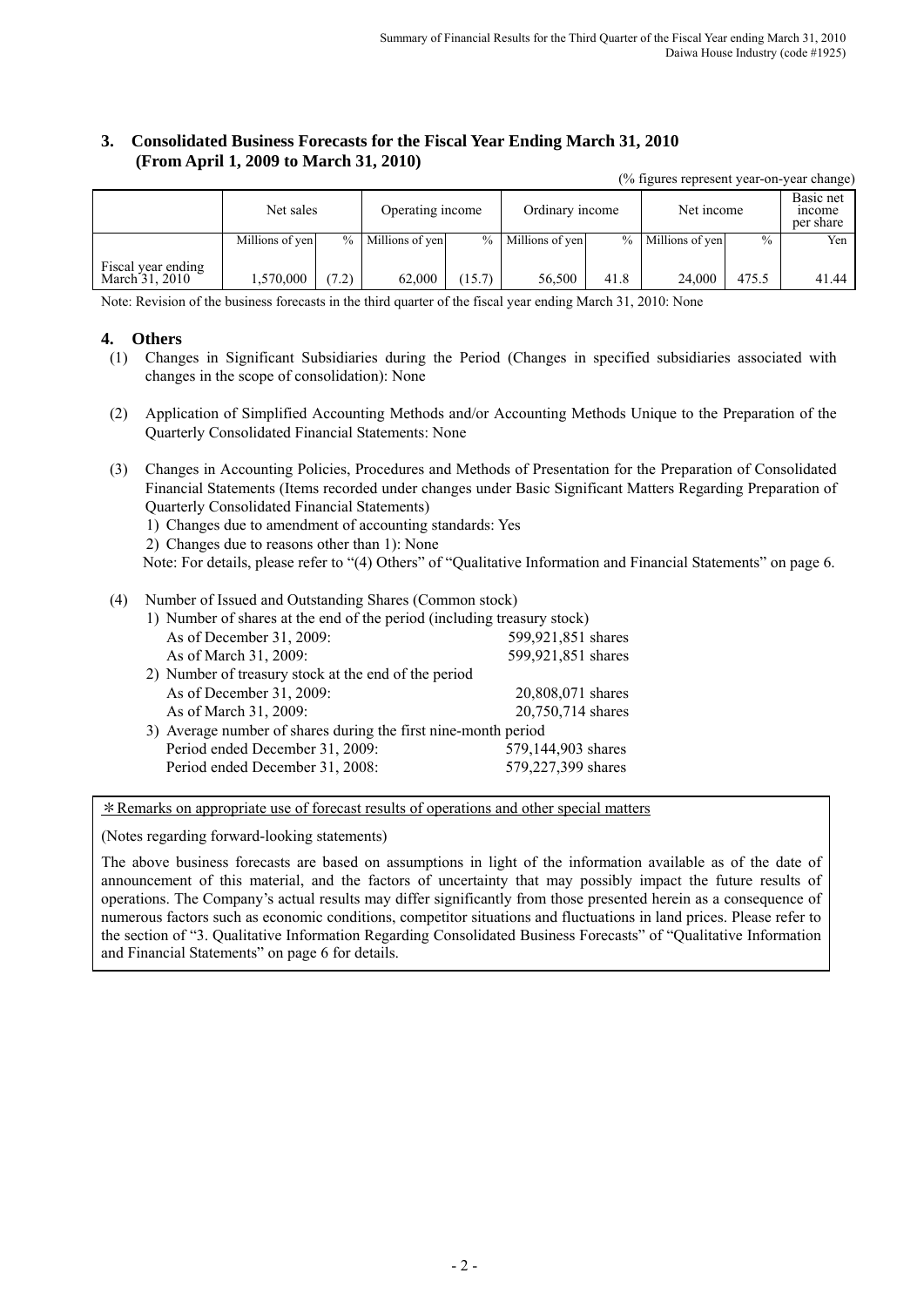## **Qualitative Information and Financial Statements**

## **1. Qualitative Information Regarding Consolidated Business Results**

During the first nine months (April 1 to December 31) of fiscal 2009, the Japanese economy showed signs of a recovery in exports and industrial production, largely due to improvements in the economic situation in Asian countries, as well as the effects of the government's economic stimulus measures. Despite these positive factors, however, against the backdrop of declining corporate earnings, companies curbed capital investment, and unemployment remained at a high level.

In the housing industry, the Group's principle business field, some positive effects were seen from government measures such as revisions to the taxation system related to home acquisition and renovation, and subsidies for the introduction of photovoltaic power generation systems and ENE-FARM household-use fuel cell co-generation systems. These were exceeded by the negative factors of rising unemployment and deterioration in wage levels, as well as the sluggishness of the real estate market. As a result, the overall number of new housing construction starts was low. In the field of general-purpose construction, too, the entire industry suffered from difficult operating conditions during the reporting period, owing to the continued tendency of companies to scale back capital investment plans amid the economic downturn.

In these circumstances, the Daiwa House Group positioned still greater management efficiency as an urgent task, and worked to improve business performance through a focus on three policies – reorganizing the Group's core business structure, investing management resources in businesses in growing markets, and ensuring financial strength and enhancing profitability.

In particular, in our Residential Business, we took steps to supply the market with the new xevoFU and xevoKU models, environmentally friendly, comfortable homes with improved energy-saving and temperature-control features in our mainstay "xevo" series of single-family houses. We have also commenced sales of xevoEDDI, a "designer's eco-housing model" developed in collaboration with architect Edward Suzuki which integrates elements from traditional Japanese homes into a modern architectural design. We acquired certification for a number of our High Quality, Long-Term Housing Models and environmentally friendly house models which already meet government requirements, thereby contributing to our further market penetration in this field.

In low-rise rental housing models, we introduced the eco-friendly SÉJOUR ECOHA and the SÉJOUR WIT, a model which allows freedom of choice with regard to the floor plan. These are some examples of our efforts to strengthen marketing, to respond with greater flexibility to the requirements of landowners.

In addition, we set up a new department responsible for the environment and energy business, and opened 28 marketing offices throughout Japan. We also launched our newly-developed *reFbo* high-efficiency reflective panels, *reFbo Factory* reflective panels for high ceilings, and LED street lights, along with other products, and undertook aggressive sales promotion.

In the CSR field, Daiwa House employees visited elementary and middle schools as guest lecturers under our "D's School" program. Through such activities, Daiwa House, as a house builder, provides ongoing support for school education regarding housing and environment-related issues.

As a result of the above factors, net sales for the first nine months of fiscal 2009 came to 1,166,473 million yen on a consolidated basis, down 4.7% year-on-year. Ordinary income was 50,121 million yen, down 2.8% year-on-year, and net income amounted to 28,070 million yen, up 10.3% year-on-year.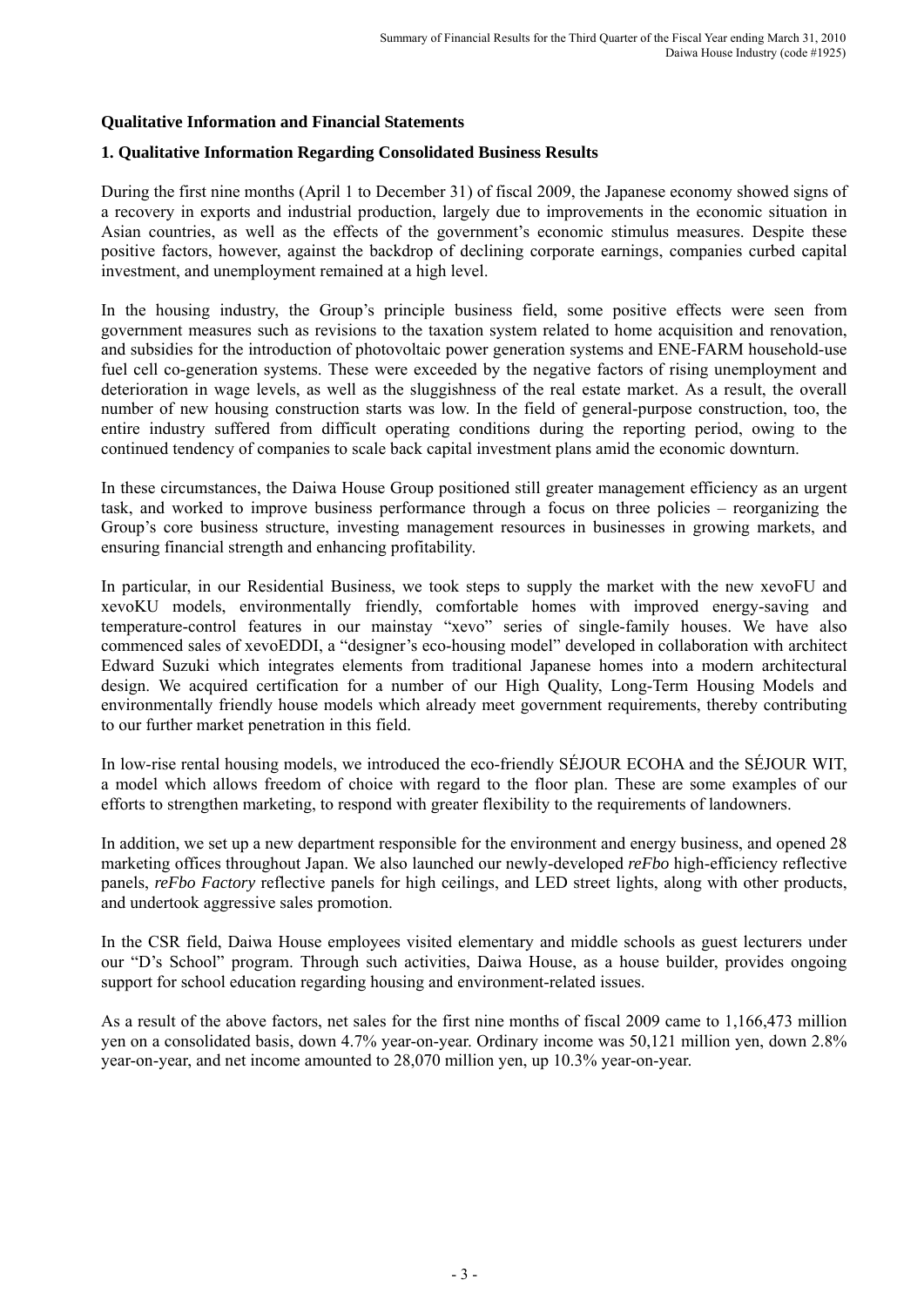Results by business segment are as follows.

# **Residential Business**

In the Single-Family Houses Division, we have expanded our product lineup. Our "xevo" series now includes more environmentally friendly homes – the xevoFU, a house with a lightweight steel framework, and xevoKU, with a wooden framework. These models enable substantial reductions in heating and electricity expenses and  $CO<sub>2</sub>$  emissions through the inclusion of photovoltaic power generation systems and high-efficiency hot-water boilers as standard features. In addition, we have launched the new "xevoEDDI," a "designer's eco-housing model" which incorporates the "xevo" features into the EDDI's House model, developed with Edward Suzuki and introduced in October 2002. "xevoEDDI," visually unchanged from the original EDDI's House, offers enhanced quality meeting "xevo" standards, increased space-saving urbanstyle floor plan options, and reduced maintenance costs.

Following the establishment in June 2009 of the government's system for certification of High Quality, Long-Term Housing Models, we strengthened marketing activities, taking advantage of the government's incentive program promoting home acquisitions. For example, we appeal to potential customers with the durability of models in our "xevo" series, which incorporate the government's certification criteria as standard, and the available tax benefits. In addition, we are encouraging the widespread adoption of solarpower generation by taking advantage of government subsidies for photovoltaic power generation systems, and have achieved further reductions in  $CO<sub>2</sub>$  emissions.

In the Rental Housing Division, we introduced a new eco-friendly model SÉJOUR ECOHA, which offers a reduction in  $CO<sub>2</sub>$  emissions and promotes the popularization of energy-efficient rental housing. At the same time, we launched the SÉJOUR WIT, a model allowing freedom of choice with regard to the floor plan, thus responding to landowners' needs with greater flexibility. This is a part of our measures to reorganize the mainstay products in the rental housing segment. Other measures include improvements in product quality, features and specifications, as well as an increase in the exterior design variations being offered. Daiwa House won the "2009 Global Warming Prevention Activity Award" from Japan's Ministry of the Environment, in recognition of its efforts to reduce  $CO<sub>2</sub>$  emissions in rental housing.

In the Condominiums Division, we worked to strengthen development of new condominium projects in response to the specific demand characteristics of each region of Japan, and expanded after-purchase support to maximize safety and address buyers' concerns. We also continued providing services aimed at maintaining the asset value of real estate properties. For example, we have developed an online system that allows members of the public to view information such as housing performance evaluations and condominium management services.

In the Home Renovation Division, we actively marketed energy-saving, environmentally friendly renovation solutions, including through a nationwide marketing campaign. We improved this division's performance by reinforcing our capabilities in marketing, design, and renovation work, and we expanded the coverage of our renovation services to include rental housing units in addition to our traditional target of single-family houses.

However, the division's performance was adversely affected by the deterioration of the market environment. Consequently, sales of the Residential Business were 675,509 million yen, down 3.9% year-on-year, and operating income came to 24,986 million yen, up 2.8% year-on-year.

# **Commercial Construction Business**

In the Commercial Facilities Division, the Group made use of planning and proposal-driven sales centered on road-side store development, leveraging its abundant land-related data and store opening support know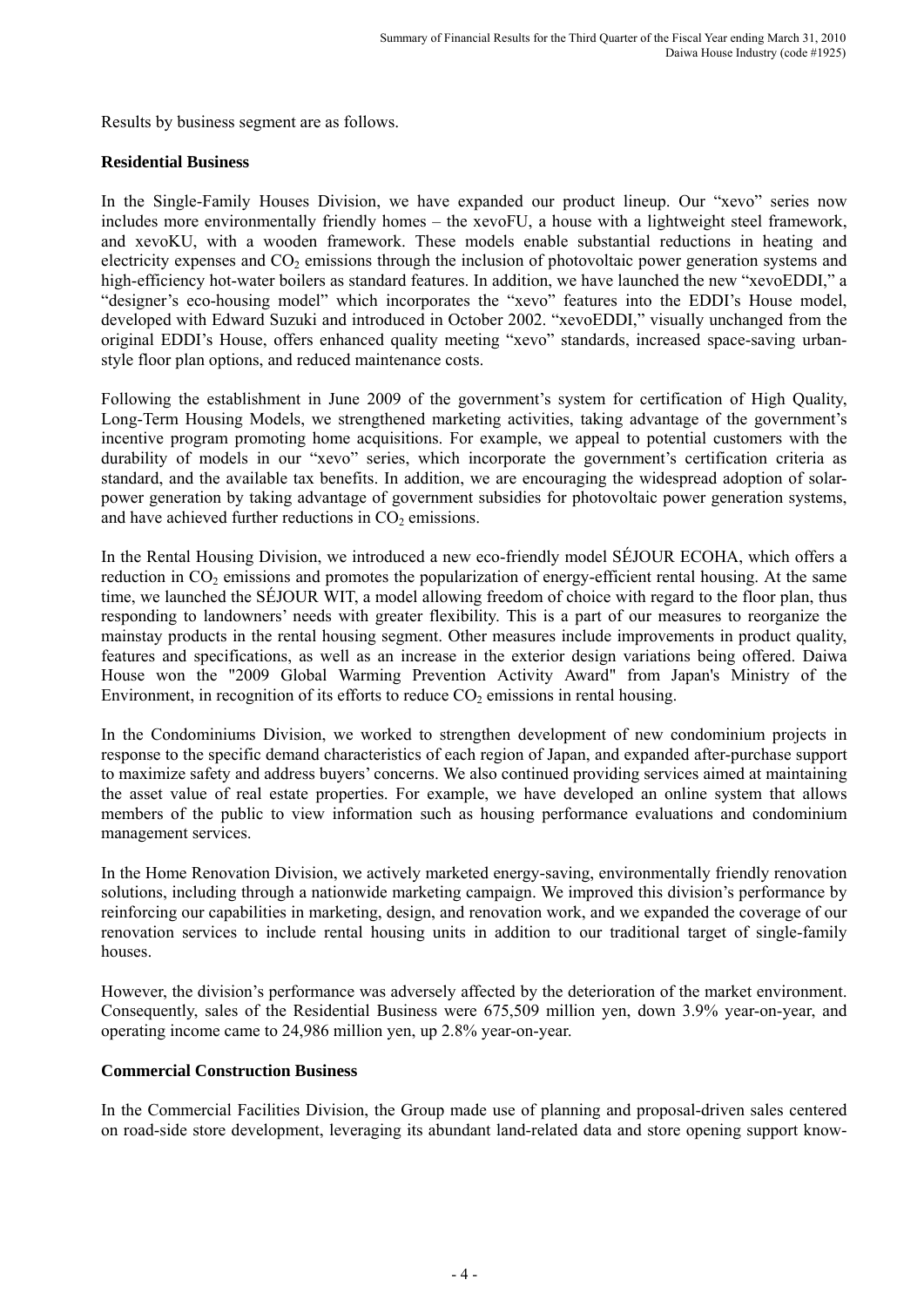how for tenant businesses. In November 2009 we opened the new large-scale shopping centers Foleo Sendai Miyanomori (Miyagi) and Foleo Hiroshima-Higashi (Hiroshima), while building a management and support system for the operation of these shopping centers.

In the Distribution, Medical/Nursing Care, and Corporate Facilities Division, we continued to undertake construction of large-scale logistics centers, production plants, and logistics facilities for foodstuff sector enterprises. We also made active use of proposal-based marketing for private housing-type nursing homes and rental houses for the aged, and provided support services for corporate customers for the construction of facilities for their marketing operations.

However, sales of the Commercial Construction Business declined 7.4% year-on-year to 350,073 million yen, due primarily to the general trend among companies to curb capital investment, while operating income decreased by 7.7% year-on-year to 40,395 million yen.

## **Resort Hotels and Sports Life Business**

In the Resort Hotels Division, operations have been affected by the spread of the H1N1 influenza virus and the trend among consumers to cut back on expenditures amid the current economic downturn. Despite these negative factors, we made every effort to raise customer satisfaction levels by offering high-quality services, so as to increase the number of repeat guests. As a result, we registered a large number of guests during long holiday weekends and the summer vacation period.

In the Sports Life Division, we opened new sports facilities NAS Wakabadai (Tokyo) and NAS Fushimi-Momoyama (Kyoto). We also commenced other initiatives including new membership plans meeting diverse customer needs, to attract new members to our fitness clubs.

Despite these efforts, sales declined 8.1% year-on-year in this segment to 43,739 million yen. However, operating income came to 5 million yen, compared with an operating loss of 240 million yen in the same period of the previous year, thanks to aggressive cost-cutting efforts.

# **Home Center Business**

In the Home Center Segment, in April 2009 we opened the Royal Kanamono Kitamoto (Saitama). Then, in October 2009 we opened the ROYMALL online shopping website, to supplement our current retail store sales channel. As part of a new product strategy, we have increased the number of products in our "RoyValue" private brand, meeting requirements for high quality and low prices, and have taken various steps to stimulate sales.

Sales of this segment came to 47,389 million yen, down 4.7% year-on-year, while operating income increased by 19.6% year-on-year to 1,359 million yen, due to a decrease in selling, general and administrative expenses.

# **Other Businesses**

In the Housing Construction Material Manufacturing and Marketing Division, we expanded our lineup of storage units, and aggressively marketed products for housing manufacturers. We also made proposals for interior renovation services, primarily for large-scale multifunctional commercial facilities and hotels. Meanwhile, we strengthened our marketing capabilities through total interior coordination proposals by our own specialist staff, and took steps to cut manufacturing and logistics costs.

In the Logistics Division, we completed construction of the Machida Logistics Center (Tokyo) to attract new customers in May 2009, with the aim of expanding our "Asset-Type Third-Party Logistics" business. We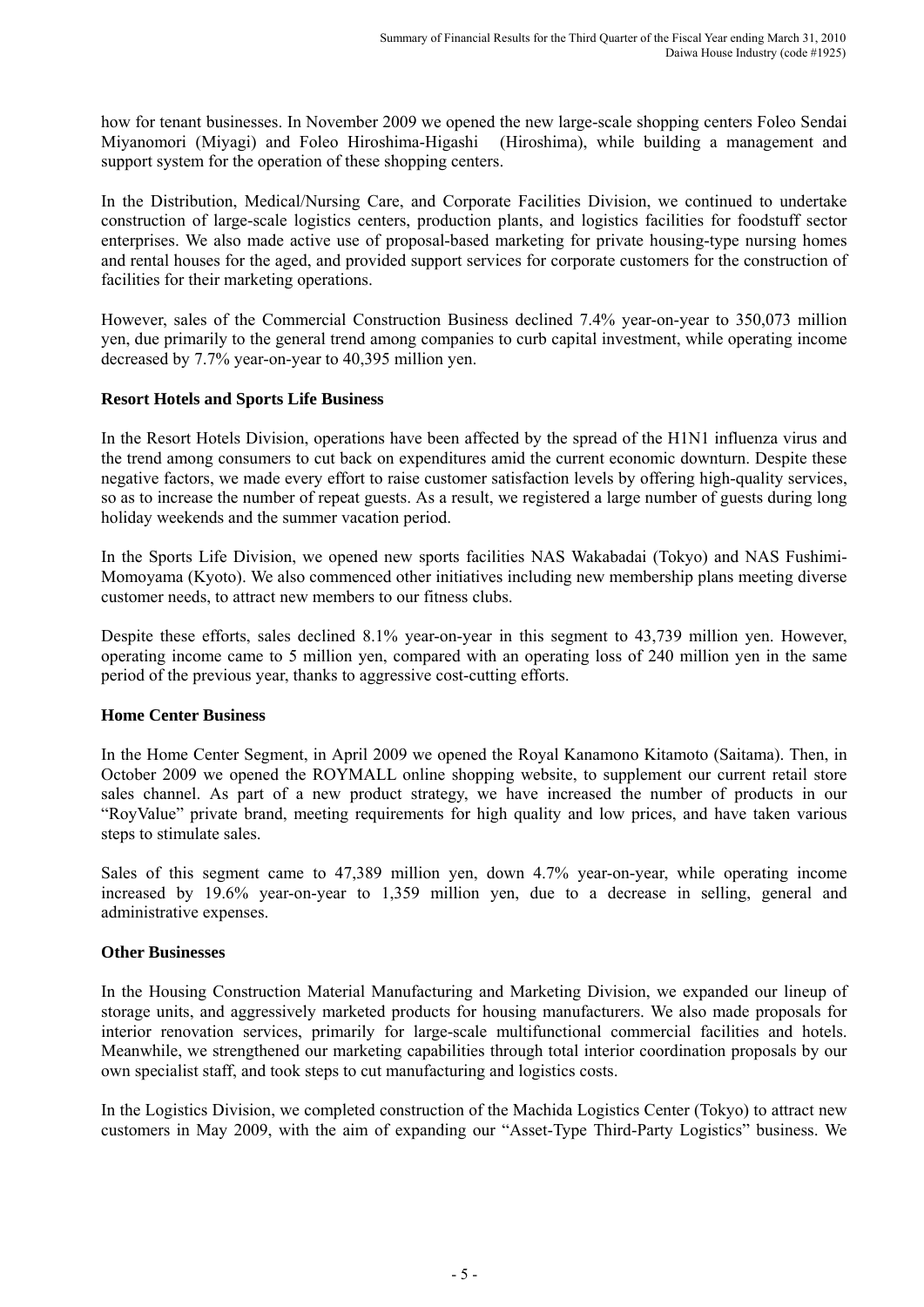also established an efficient joint delivery system with construction materials makers in some marketing areas to cut costs. In addition, we started up an eco-friendly logistics business, including a maintenance service involving the re-use of interior fixtures and facilities for multi-store operators, aiming to expand the total scale of these operations.

In the City Hotels Division, we opened the Daiwa Roynet Hotel Hachinohe (Aomori), the Daiwa Roynet Hotel Hakata-Gion (Fukuoka), the Daiwa Roynet Hotel Tsukuba (Ibaraki), the Daiwa Roynet Hotel Morioka (Iwate), the Daiwa Roynet Hotel Hiroshima (Hiroshima), and the Daiwa Roynet Hotel Yokohama-Koen (Kanagawa), bringing the total number of our city hotels to 22. Further measures include the acceleration of new hotel openings for the next fiscal year, and the expansion of our menu of special services for individual guest-club members in order to attract new customers.

As a result, sales recorded for this segment came to 98,811 million yen, down 7.8% year-on-year. Operating losses totaled 247 million yen, compared with operating income of 1,747 million yen in the same period of the previous term, due to the impact of expansion into new businesses.

# **2. Qualitative Information Regarding Consolidated Financial Position**

Total assets at the end of the nine-month reporting period stood at 1,842,022 million yen, representing an increase of 31,449 million yen, compared with the 1,810,573 million yen at the end of the previous fiscal year. The main contributing factors were an increase in noncurrent assets due to the acquisition of property, plant and equipment such as high-rise rental housing and large-scale multifunctional commercial facilities, and the inclusion of Cosmos Life Co., Ltd. within the scope of consolidation, which more than offset a decrease in current assets due to the disposal of real estate for sale and a decline in costs on uncompleted construction contracts.

Total liabilities at the end of the nine-month reporting period came to 1,216,786 million yen, representing an increase of 13,640 million yen, compared with the 1,203,145 million yen at the end of the previous fiscal year. This is primarily attributable to increases in noncurrent liabilities from the issuance of bonds by a special-purpose company that is a consolidated subsidiary of Daiwa House Industry, and fund procurement through long-term loans payable and the issuance of commercial paper, which exceeded declines in notes and accounts payable-trade, including accounts payable for completed construction contracts and advances received on uncompleted construction contacts.

Net assets at the end of the nine-month reporting period stood at 625,236 million yen, for an increase of 17,808 million yen, compared with 607,427 million yen at the end of the previous fiscal year. This is attributable to the posting of net income in the amount of 28,070 million yen as well as an increase in net valuation difference on available-for-sale securities due to a rise in the market prices of the securities in question as of the end of the reporting nine-month period compared with the previous fiscal year-end, which exceeded cash outflows for the payment of term-end dividends for the previous fiscal year.

# **3. Qualitative Information Regarding Consolidated Business Forecasts**

Full-year consolidated business results forecasts for the year ending March 31, 2010 remain unchanged from the revised forecasts appearing in the "Summary of Financial Results for the Second Quarter of the Fiscal Year ending March 31, 2010," released on November 10, 2009.

# **4. Others**

(1) Changes in Significant Subsidiaries during the Reporting Period (changes in specified subsidiaries resulting in changes in the scope of consolidation): No items to report.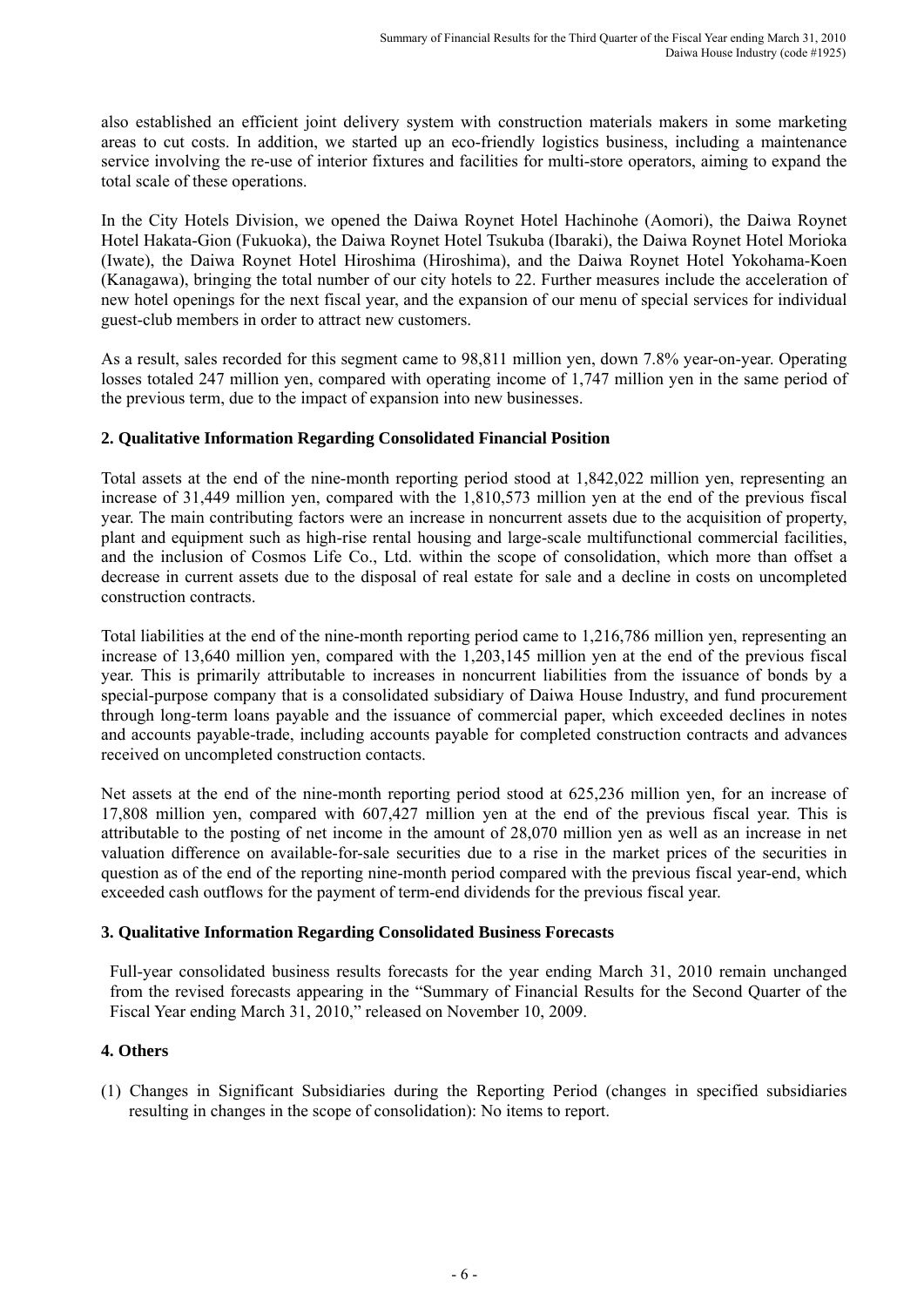- (2) Application of Simplified Accounting Methods and/or Accounting Methods Unique to the Preparation of Quarterly Consolidated Financial Statements: No items to report.
- (3) Changes in Accounting Policies, Procedures and Methods of Presentation for the Preparation of Quarterly Consolidated Financial Statements
	- Changes in accounting standards

## **Changes in accounting standards for recognition of construction revenues and cost of completed work**

With regard to accounting standards employed for the recognition of revenues resulting from construction work undertaken for customers, we previously recognized the total lump-sum amount of the completed contract values at completion, using the completed-contract method. However, with effect from the first quarter of the fiscal year ending March 31, 2010, the Accounting Standards for Construction Contracts (ASBJ Statement No. 15, issued on December 27, 2007) and the Guidance on Application of Accounting Standards for Construction Contracts (ASBJ Guidance No. 18, issued on December 27, 2007) have been applied to construction contracts. The percentage-of-completion method is applied to construction contracts meeting the following criteria: construction had started within the reporting nine-month period (except for short-period work); and the percentage of construction already completed by the end of the reporting period can be estimated fairly reliably. (The estimation is based on the proportion of direct costs incurred for each work phase as compared with the estimated total cost for the entire contract.) Other than the above-mentioned construction contracts, the completed-contract method has been applied.

As a result of this change, net sales for the reporting first nine months increased by 46,242 million yen, while operating income, ordinary income, and income before income taxes and minority interests all increased by 9,468 million yen, compared with the application of the previous accounting standards.

The effects of this change on each business segment are indicated in the relevant sections.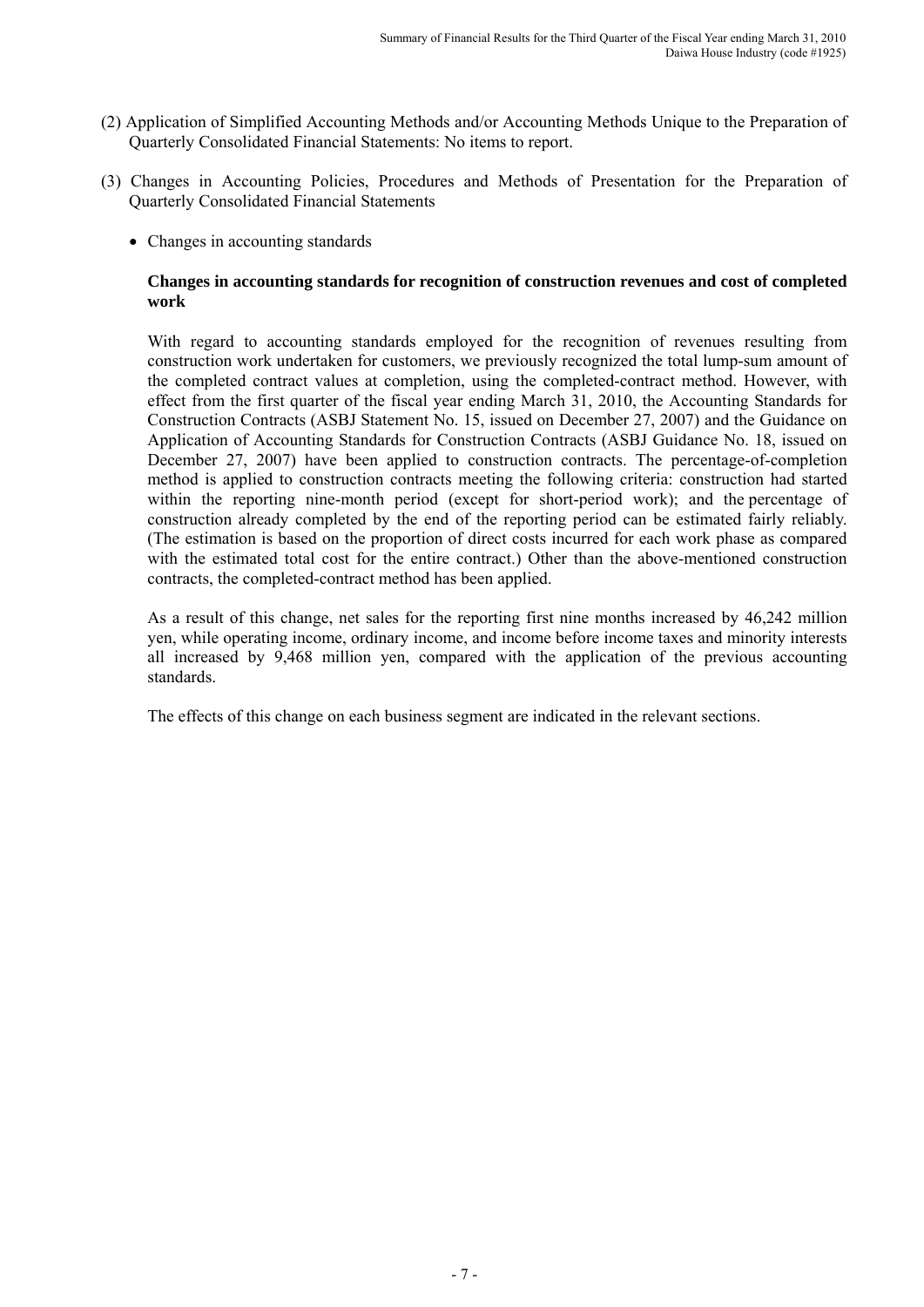## **5. Consolidated Quarterly Financial Statements**

(1) Consolidated quarterly balance sheets

|                                                                                          |                                                                | (Millions of yen)                                         |
|------------------------------------------------------------------------------------------|----------------------------------------------------------------|-----------------------------------------------------------|
|                                                                                          | End of<br>the current 3rd quarter<br>(as of December 31, 2009) | The previous<br>fiscal year-end<br>(as of March 31, 2009) |
| Assets                                                                                   |                                                                |                                                           |
| Current assets                                                                           |                                                                |                                                           |
| Cash and deposits                                                                        | 117,307                                                        | 105,840                                                   |
| Notes receivable, accounts receivable from completed<br>construction contracts and other | 73,007                                                         | 51,445                                                    |
| Short-term investment securities                                                         | 6                                                              |                                                           |
| Costs on uncompleted construction contracts                                              | 21,674                                                         | 57,444                                                    |
| Real estate for sale                                                                     | 223,888                                                        | 263,444                                                   |
| Real estate for sale in process                                                          | 42,042                                                         | 46,962                                                    |
| Land for development                                                                     | 3,812                                                          | 3,789                                                     |
| Merchandise and finished goods                                                           | 11,854                                                         | 11,622                                                    |
| Work in process                                                                          | 5,311                                                          | 8,729                                                     |
| Raw materials and supplies                                                               | 4,964                                                          | 4,450                                                     |
| Other                                                                                    | 109,413                                                        | 108,800                                                   |
| Allowance for doubtful accounts                                                          | (1,190)                                                        | (1, 342)                                                  |
| Total current assets                                                                     | 612,092                                                        | 661,187                                                   |
| Noncurrent assets                                                                        |                                                                |                                                           |
| Property, plant and equipment                                                            |                                                                |                                                           |
| Buildings and structures                                                                 | 601,906                                                        | 553,389                                                   |
| Accumulated depreciation                                                                 | (255,903)                                                      | (237, 715)                                                |
| Buildings and structures, net                                                            | 346,003                                                        | 315,673                                                   |
| Land                                                                                     | 381,062                                                        | 356,002                                                   |
| Other                                                                                    | 139,734                                                        | 140,009                                                   |
| Accumulated depreciation                                                                 | (87, 336)                                                      | (82, 732)                                                 |
| Other, net                                                                               | 52,398                                                         | 57,277                                                    |
| Total property, plant and equipment                                                      | 779,464                                                        | 728,953                                                   |
| Intangible assets                                                                        | 20,880                                                         | 13,176                                                    |
| Investments and other assets                                                             |                                                                |                                                           |
| Investment securities                                                                    | 106,905                                                        | 98,743                                                    |
| Lease and guarantee deposits                                                             | 184,413                                                        | 170,681                                                   |
| Other                                                                                    | 146,986                                                        | 146,555                                                   |
| Allowance for doubtful accounts                                                          | (8,719)                                                        | (8, 725)                                                  |
| Total investments and other assets                                                       | 429,585                                                        | 407,255                                                   |
| Total noncurrent assets                                                                  | 1,229,930                                                      | 1,149,385                                                 |
| Total assets                                                                             | 1,842,022                                                      | 1,810,573                                                 |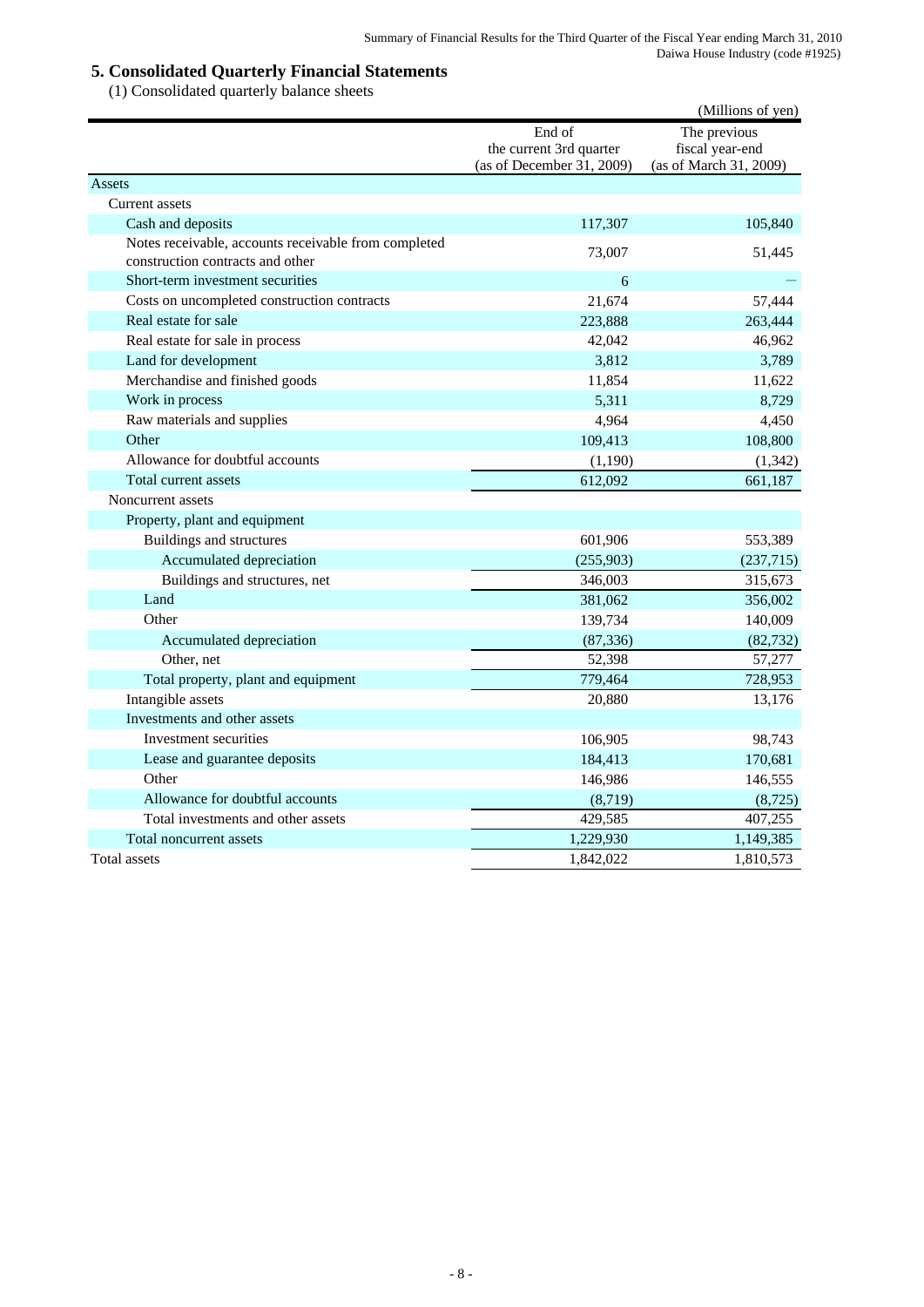|                                                                         |                                                                | (Millions of yen)                                         |
|-------------------------------------------------------------------------|----------------------------------------------------------------|-----------------------------------------------------------|
|                                                                         | End of<br>the current 3rd quarter<br>(as of December 31, 2009) | The previous<br>fiscal year-end<br>(as of March 31, 2009) |
| Liabilities                                                             |                                                                |                                                           |
| <b>Current liabilities</b>                                              |                                                                |                                                           |
| Notes payable, accounts payable for construction<br>contracts and other | 103.094                                                        | 129,843                                                   |
| Short-term loans payable                                                | 19,636                                                         | 16,407                                                    |
| Current portion of long-term loans payable                              | 5,922                                                          | 5,610                                                     |
| Commercial papers                                                       | 63,000                                                         |                                                           |
| Income taxes payable                                                    | 6,771                                                          | 6,962                                                     |
| Advances received on uncompleted construction<br>contracts              | 33,086                                                         | 61,054                                                    |
| Provision for bonuses                                                   | 10,215                                                         | 17,855                                                    |
| Provision for warranties for completed construction                     | 6,653                                                          | 6,895                                                     |
| Other                                                                   | 123,727                                                        | 128,006                                                   |
| Total current liabilities                                               | 372,106                                                        | 372,636                                                   |
| Noncurrent liabilities                                                  |                                                                |                                                           |
| Bonds payable                                                           | 4,500                                                          |                                                           |
| Long-term loans payable                                                 | 329,469                                                        | 319,956                                                   |
| Long-term lease and guarantee deposited                                 | 224,065                                                        | 217,860                                                   |
| Provision for retirement benefits                                       | 164,213                                                        | 160,202                                                   |
| Other                                                                   | 122,430                                                        | 132,489                                                   |
| Total noncurrent liabilities                                            | 844,679                                                        | 830,509                                                   |
| <b>Total liabilities</b>                                                | 1,216,786                                                      | 1,203,145                                                 |
| Net assets                                                              |                                                                |                                                           |
| Shareholders' equity                                                    |                                                                |                                                           |
| Capital stock                                                           | 110,120                                                        | 110,120                                                   |
| Capital surplus                                                         | 226,824                                                        | 226,824                                                   |
| Retained earnings                                                       | 384,111                                                        | 370,240                                                   |
| Treasury stock                                                          | (19, 597)                                                      | (19, 553)                                                 |
| Total shareholders' equity                                              | 701,459                                                        | 687,632                                                   |
| Valuation and translation adjustments                                   |                                                                |                                                           |
| Valuation difference on available-for-sale securities                   | 5,748                                                          | 2,034                                                     |
| Revaluation reserve for land                                            | (77, 589)                                                      | (77, 878)                                                 |
| Foreign currency translation adjustment                                 | (5,323)                                                        | (5,105)                                                   |
| Total valuation and translation adjustments                             | (77, 164)                                                      | (80, 949)                                                 |
| Minority interests                                                      | 941                                                            | 744                                                       |
| Total net assets                                                        | 625,236                                                        | 607,427                                                   |
| Total liabilities and net assets                                        | 1,842,022                                                      | 1,810,573                                                 |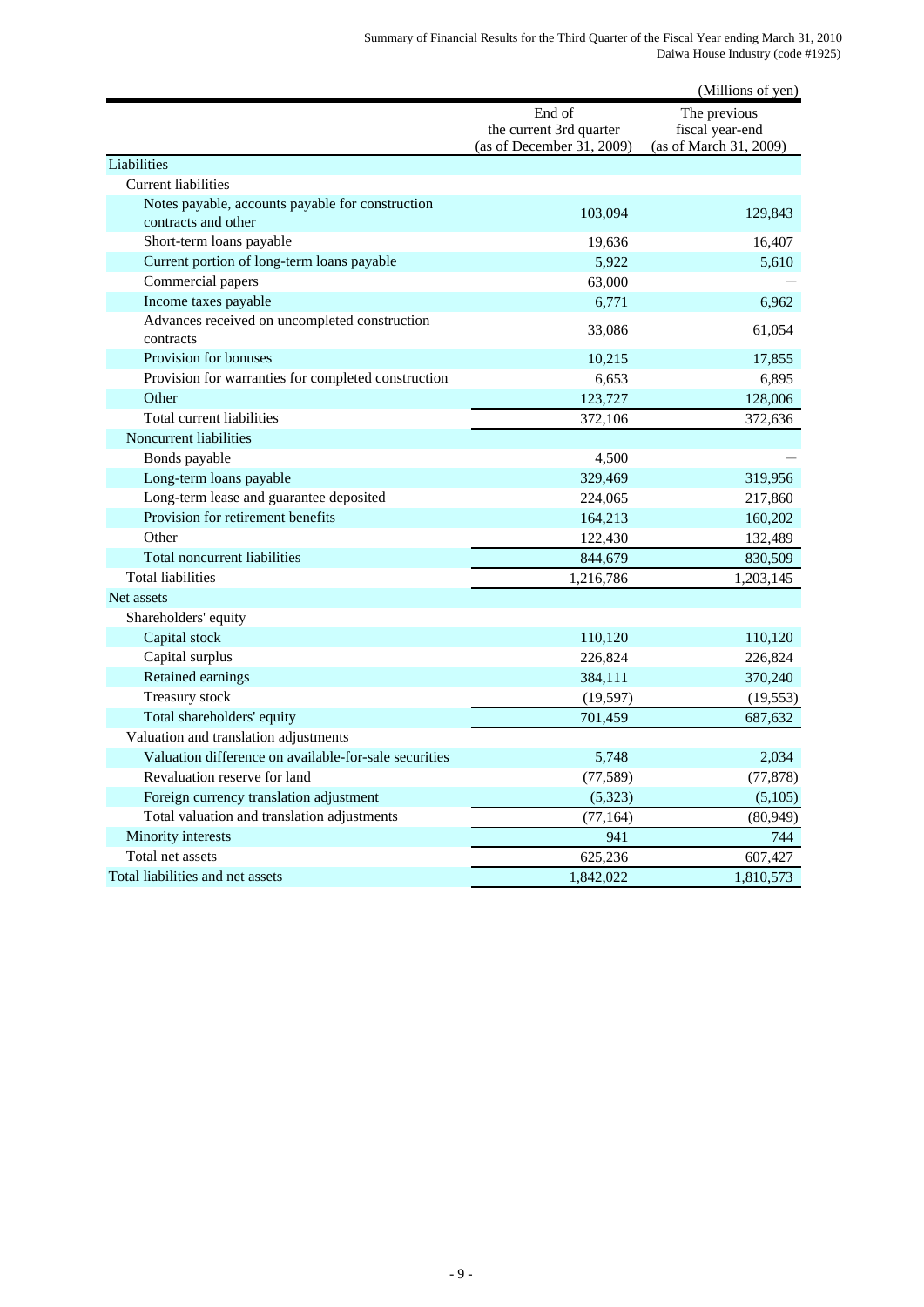## (2) Consolidated quarterly statements of income

|                                                   |                                                                                                  | (Millions of yen)                                                                               |
|---------------------------------------------------|--------------------------------------------------------------------------------------------------|-------------------------------------------------------------------------------------------------|
|                                                   | Nine-month period of<br>the previous fiscal year<br>(From April 1, 2008<br>to December 31, 2008) | Nine-month period of<br>the current fiscal year<br>(From April 1, 2009<br>to December 31, 2009) |
| Net sales                                         | 1,224,599                                                                                        | 1,166,473                                                                                       |
| Cost of sales                                     | 975,484                                                                                          | 936,270                                                                                         |
| Gross profit                                      | 249,114                                                                                          | 230,202                                                                                         |
| Selling, general and administrative expenses      | 196,543                                                                                          | 179,864                                                                                         |
| Operating income                                  | 52,571                                                                                           | 50,337                                                                                          |
| Non-operating income                              |                                                                                                  |                                                                                                 |
| Interest income                                   | 1,087                                                                                            | 996                                                                                             |
| Dividends income                                  | 1,283                                                                                            | 1,051                                                                                           |
| Equity in earnings of affiliates                  | 261                                                                                              | 829                                                                                             |
| Gain on settlement of derivatives                 | 806                                                                                              | 375                                                                                             |
| Gain on valuation of derivatives                  | 2,510                                                                                            | 487                                                                                             |
| Miscellaneous income                              | 4,143                                                                                            | 4,746                                                                                           |
| Total non-operating income                        | 10,093                                                                                           | 8,487                                                                                           |
| Non-operating expenses                            |                                                                                                  |                                                                                                 |
| Interest expenses                                 | 3,702                                                                                            | 4,487                                                                                           |
| Provision of allowance for doubtful accounts      | 137                                                                                              | 268                                                                                             |
| Loss on settlement of derivateves                 | 431                                                                                              |                                                                                                 |
| Loss on valuation of derivatives                  | 2,933                                                                                            | 832                                                                                             |
| Miscellaneous expenses                            | 3,872                                                                                            | 3,115                                                                                           |
| Total non-operating expenses                      | 11,077                                                                                           | 8,704                                                                                           |
| Ordinary income                                   | 51,587                                                                                           | 50,121                                                                                          |
| Extraordinary income                              |                                                                                                  |                                                                                                 |
| Gain on sales of noncurrent assets                | 552                                                                                              | 39                                                                                              |
| Gain on amortization of prior service cost        |                                                                                                  | 204                                                                                             |
| Other                                             | $\overline{2}$                                                                                   |                                                                                                 |
| Total extraordinary income                        | 554                                                                                              | 244                                                                                             |
| <b>Extraordinary</b> loss                         |                                                                                                  |                                                                                                 |
| Loss on sales of noncurrent assets                | 261                                                                                              | 61                                                                                              |
| Loss on retirement of noncurrent assets           | 1,141                                                                                            | 452                                                                                             |
| <b>Impairment</b> loss                            | 63                                                                                               | 156                                                                                             |
| Loss on valuation of investment securities        | 6,817                                                                                            | 434                                                                                             |
| Provision of allowance for doubtful accounts      | 316                                                                                              |                                                                                                 |
| Other                                             | 356                                                                                              | 12                                                                                              |
| Total extraordinary losses                        | 8,956                                                                                            | 1,117                                                                                           |
| Income before income taxes and minority interests | 43,185                                                                                           | 49,248                                                                                          |
| Income taxes-current                              | 16,748                                                                                           | 17,388                                                                                          |
| Income taxes-deferred                             | 1,376                                                                                            | 3,772                                                                                           |
| Total income taxes                                | 18,125                                                                                           | 21,161                                                                                          |
| Minority interests in income (loss)               | (399)                                                                                            | 16                                                                                              |
| Net income                                        | 25,459                                                                                           | 28,070                                                                                          |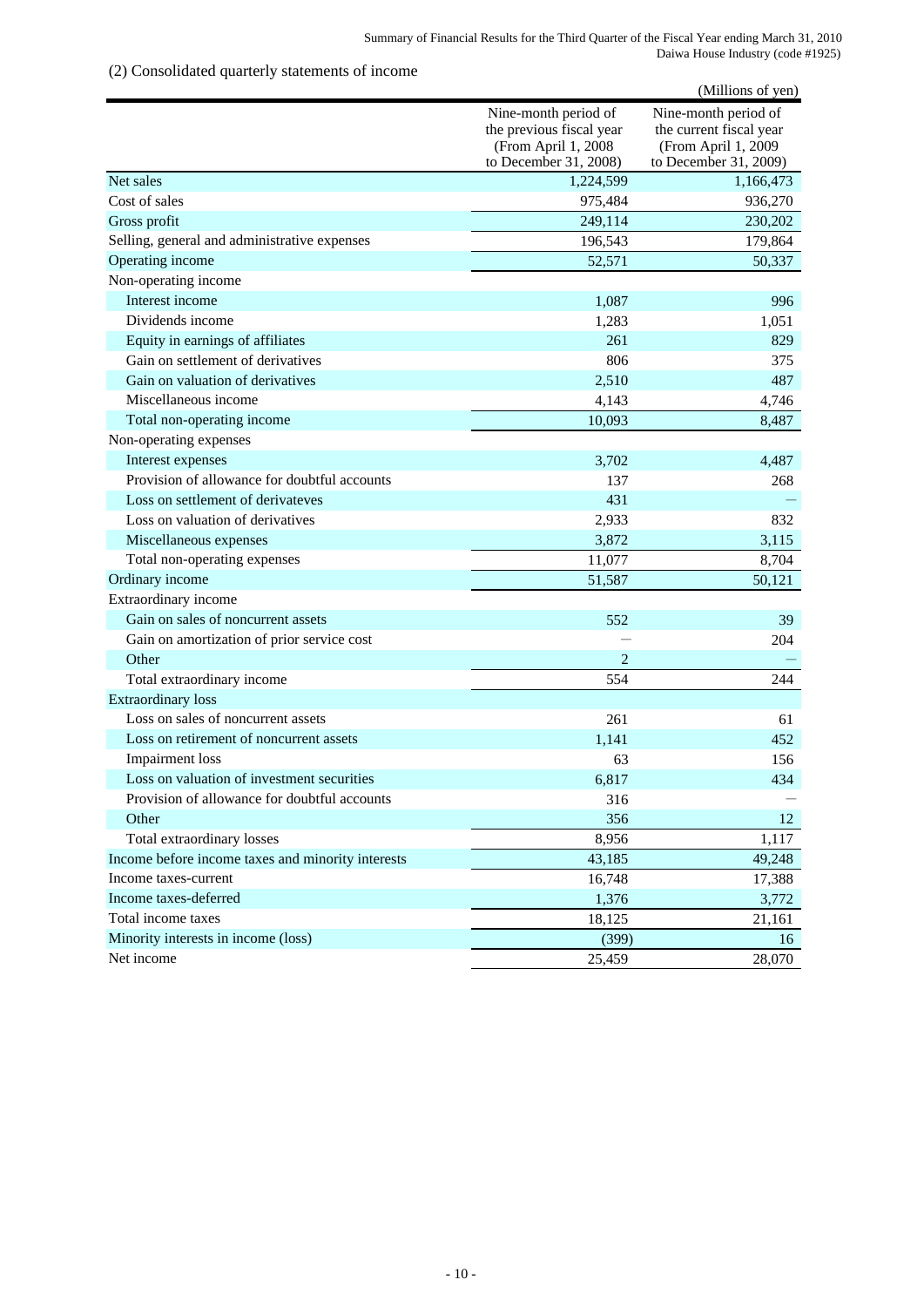## (3) Consolidated quarterly statements of cash flows

|                                                                                                        |                                                                                                  | (Millions of yen)                                                                               |
|--------------------------------------------------------------------------------------------------------|--------------------------------------------------------------------------------------------------|-------------------------------------------------------------------------------------------------|
|                                                                                                        | Nine-month period of<br>the previous fiscal year<br>(From April 1, 2008<br>to December 31, 2008) | Nine-month period of<br>the current fiscal year<br>(From April 1, 2009<br>to December 31, 2009) |
| Net cash provided by (used in) operating activities                                                    |                                                                                                  |                                                                                                 |
| Income before income taxes and minority interests                                                      | 43,185                                                                                           | 49,248                                                                                          |
| Depreciation and amortization                                                                          | 28,644                                                                                           | 32,239                                                                                          |
| Increase (decrease) in provision for retirement benefits                                               | 3,858                                                                                            | 3,612                                                                                           |
| Interest and dividends income                                                                          | (2,371)                                                                                          | (2,048)                                                                                         |
| Interest expenses                                                                                      | 3,702                                                                                            | 4,487                                                                                           |
| Equity in (earnings) losses of affiliates                                                              | (261)                                                                                            | (829)                                                                                           |
| Loss (gain) on sales and retirement of noncurrent assets                                               | 850                                                                                              | 474                                                                                             |
| <b>Impairment</b> loss                                                                                 | 63                                                                                               | 156                                                                                             |
| Loss (gain) on valuation of investment securities                                                      | 6,817                                                                                            | 434                                                                                             |
| Decrease (increase) in notes and accounts receivable-<br>trade                                         | 13,077                                                                                           | (20,063)                                                                                        |
| Decrease (increase) in inventories                                                                     | 12,530                                                                                           | 75,555                                                                                          |
| Increase (decrease) in advances received on uncompleted<br>construction contracts                      | 17,286                                                                                           | (27,985)                                                                                        |
| Increase (decrease) in notes and accounts payable-trade                                                | (28, 456)                                                                                        | (31,598)                                                                                        |
| Other, net                                                                                             | (16, 147)                                                                                        | (7, 564)                                                                                        |
| Subtotal                                                                                               | 82,780                                                                                           | 76,118                                                                                          |
| Interest and dividends income received                                                                 | 1,886                                                                                            | 1,531                                                                                           |
| Interest expenses paid                                                                                 | (2,654)                                                                                          | (3,764)                                                                                         |
| Income taxes paid                                                                                      | (40, 637)                                                                                        | (17,678)                                                                                        |
| Net cash provided by (used in) operating activities                                                    | 41,375                                                                                           | 56,207                                                                                          |
| Net cash provided by (used in) investing activities                                                    |                                                                                                  |                                                                                                 |
| Purchase of property, plant and equipment and intangible<br>assets                                     | (131,670)                                                                                        | (71, 495)                                                                                       |
| Proceeds from sales of property, plant and equipment                                                   | 1,082                                                                                            | 192                                                                                             |
| Purchase of investment securities                                                                      | (18,963)                                                                                         | (3,246)                                                                                         |
| Proceeds from sales and redemption of investment<br>securities                                         | 57                                                                                               | 452                                                                                             |
| Purchase of investments in subsidiaries                                                                | (10,613)                                                                                         | (85)                                                                                            |
| Proceeds from purchase of investments in subsidiaries<br>resulting in change in scope of consolidation | 595                                                                                              |                                                                                                 |
| Purchase of investments in subsidiaries resulting in<br>change in scope of consolidation               | (149)                                                                                            | (13, 323)                                                                                       |
| Payments for lease and guarantee deposits                                                              | (4,891)                                                                                          | (14, 547)                                                                                       |
| Other, net                                                                                             | (4, 357)                                                                                         | (461)                                                                                           |
| Net cash provided by (used in) investing activities                                                    | (168,910)                                                                                        | (102, 515)                                                                                      |
| Net cash provided by (used in) financing activities                                                    |                                                                                                  |                                                                                                 |
| Net increase (decrease) in short-term loans payable                                                    | 12,708                                                                                           | 3,228                                                                                           |
| Increase (decrease) in commercial papers                                                               | 48,000                                                                                           | 63,000                                                                                          |
| Proceeds from long-term loans payable                                                                  | 123,600                                                                                          | 12,057                                                                                          |
| Repayment of long-term loans payable                                                                   | (1,172)                                                                                          | (5, 732)                                                                                        |
| Proceeds from issuance of bonds                                                                        |                                                                                                  | 4,500                                                                                           |
| Repayments of finance lease obligations                                                                | (117)                                                                                            | (496)                                                                                           |
| Purchase of treasury stock                                                                             | (120)                                                                                            | (65)                                                                                            |
| Proceeds from sales of treasury stock                                                                  | 51                                                                                               | 11                                                                                              |
| Cash dividends paid                                                                                    | (13,902)                                                                                         | (13,900)                                                                                        |
| Proceeds from fluidity of lease receivables                                                            | 3,005                                                                                            |                                                                                                 |
| Repayments of payables under fluidity lease receivables                                                | (4, 858)                                                                                         | (4, 425)                                                                                        |
| Net cash provided by (used in) financing activities                                                    | 167,194                                                                                          | 58,177                                                                                          |
| Effect of exchange rate change on cash and cash equivalents                                            |                                                                                                  | (9)                                                                                             |
| Net increase (decrease) in cash and cash equivalents                                                   | 39,659                                                                                           | 11,860                                                                                          |
| Cash and cash equivalents at beginning of period                                                       | 98,888                                                                                           | 105,381                                                                                         |
| Cash and cash equivalents at end of period                                                             | 138,548                                                                                          | 117,242                                                                                         |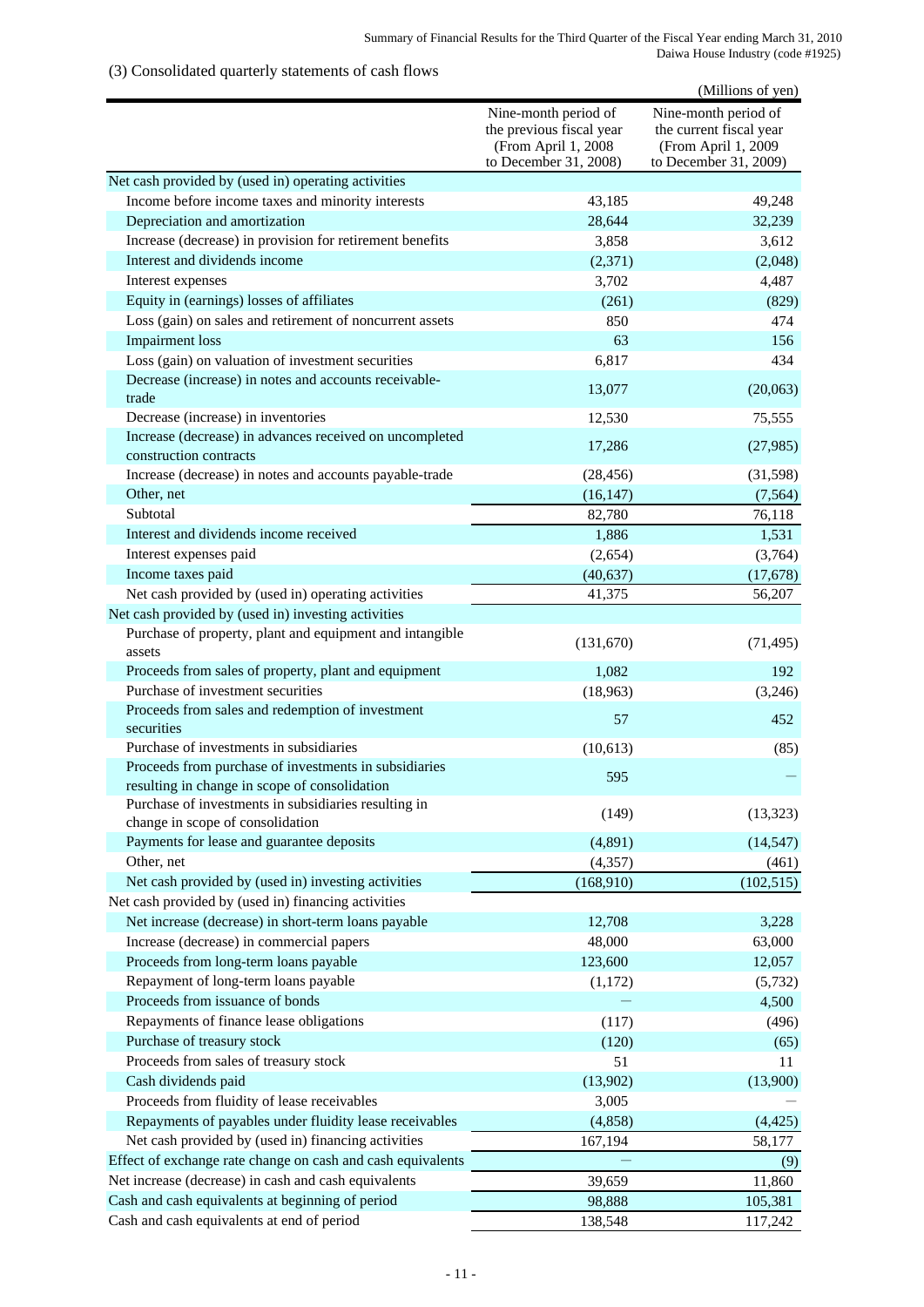## (4) Notes on Premise of Going Concern

No items to report.

## (5) Segment Information

## [Information by business segment]

Consolidated performance for the previous first nine-month period (From April 1, 2008 to December 31, 2008)

|                                           | Residential<br><b>Business</b><br>(millions)<br>of yen) | Commercial<br>Construction<br><b>Business</b><br>(millions)<br>of yen) | Resort<br>Hotels and<br>Sports Life<br><b>Business</b><br>millions)<br>of yen) | Home<br>Center<br><b>Business</b><br>(millions)<br>of yen) | Other<br><b>Businesses</b><br>(millions)<br>of yen) | Total<br>millions)<br>of yen) | /Corporate<br>(millions)<br>of yen) | Eliminations <br>Consolidated<br>(millions)<br>of yen) |
|-------------------------------------------|---------------------------------------------------------|------------------------------------------------------------------------|--------------------------------------------------------------------------------|------------------------------------------------------------|-----------------------------------------------------|-------------------------------|-------------------------------------|--------------------------------------------------------|
| Sales                                     |                                                         |                                                                        |                                                                                |                                                            |                                                     |                               |                                     |                                                        |
| $(1)$ Sales to customers                  | 701,807                                                 | 365,953                                                                | 47,551                                                                         | 48,360                                                     | 60,926                                              | 1,224,599                     |                                     | 1,224,599                                              |
| $(2)$ Inter-segment sales<br>or transfers | 1,377                                                   | 12,072                                                                 | 28                                                                             | 1,386                                                      | 46.249                                              | 61,113                        | (61, 113)                           |                                                        |
| Total sales                               | 703,185                                                 | 378,025                                                                | 47,580                                                                         | 49,746                                                     | 107,175                                             | 1,285,712                     | (61, 113)                           | 1,224,599                                              |
| Operating income (loss)                   | 24,305                                                  | 43,749                                                                 | (240)                                                                          | 1,136                                                      | 1,747                                               | 70,698                        | (18, 126)                           | 52,571                                                 |

## Consolidated performance for the current first nine-month period (From April 1, 2009 to December 31, 2009)

|                                                                                   | Residential<br><b>Business</b><br>(millions)<br>of yen) | Commercial<br>Construction<br><b>Business</b><br>millions)<br>of yen) | Resort<br>Hotels and<br>Sports Life<br><b>Business</b><br>(millions)<br>of yen) | Home<br>Center<br><b>Business</b><br>(millions)<br>of yen) | Other<br><b>Businesses</b><br>(millions)<br>of yen) | Total<br>(millions<br>of yen) | Eliminations Consolidated<br>/Corporate<br>(millions)<br>of yen) | (millions)<br>of yen) |
|-----------------------------------------------------------------------------------|---------------------------------------------------------|-----------------------------------------------------------------------|---------------------------------------------------------------------------------|------------------------------------------------------------|-----------------------------------------------------|-------------------------------|------------------------------------------------------------------|-----------------------|
| <b>Sales</b><br>(1) Sales to customers<br>(2) Inter-segment sales<br>or transfers | 674,244<br>1,265                                        | 343,135<br>6,937                                                      | 43,712<br>26                                                                    | 46,381<br>1,007                                            | 58,998<br>39,812                                    | 1,166,473<br>49,050           | (49,050)                                                         | 1,166,473             |
| Total sales                                                                       | 675,509                                                 | 350,073                                                               | 43,739                                                                          | 47,389                                                     | 98,811                                              | 1,215,523                     | (49,050)                                                         | 1,166,473             |
| Operating income (loss)                                                           | 24,986                                                  | 40,395                                                                |                                                                                 | 1,359                                                      | (247)                                               | 66,499                        | (16, 161)                                                        | 50,337                |

### Notes: 1. Method of industry segmentation

The Company has defined industry segments based on the currently adopted sales classifications: Residential Business, Commercial Construction Business, Resort Hotels and Sports Life Business, Home Center Business and Other Businesses.

- 2. Major business components of each industry segment
	- [1] Residential Business

Construction, subdivision and rental of single-family houses, residential complexes (including dormitories, corporate housing and apartments) and condominiums;

Subdivision of real estate for residential use; Real estate agency services;

Rental and management of residential complexes;

- Management of condominiums
- [2] Commercial Construction Business

Construction, rental and management of commercial buildings such as distribution facilities, shops, offices and factories;

Sales and rental of real estate for commercial use

- [3] Resort Hotels and Sports Life Business
	- Operation of resort hotels, golf courses and sports facilities
- [4] Home Center Business
	- Operation of home center business
- [5] Other Businesses

Manufacture and sale of construction materials; logistics business; operation of city-type hotels; other